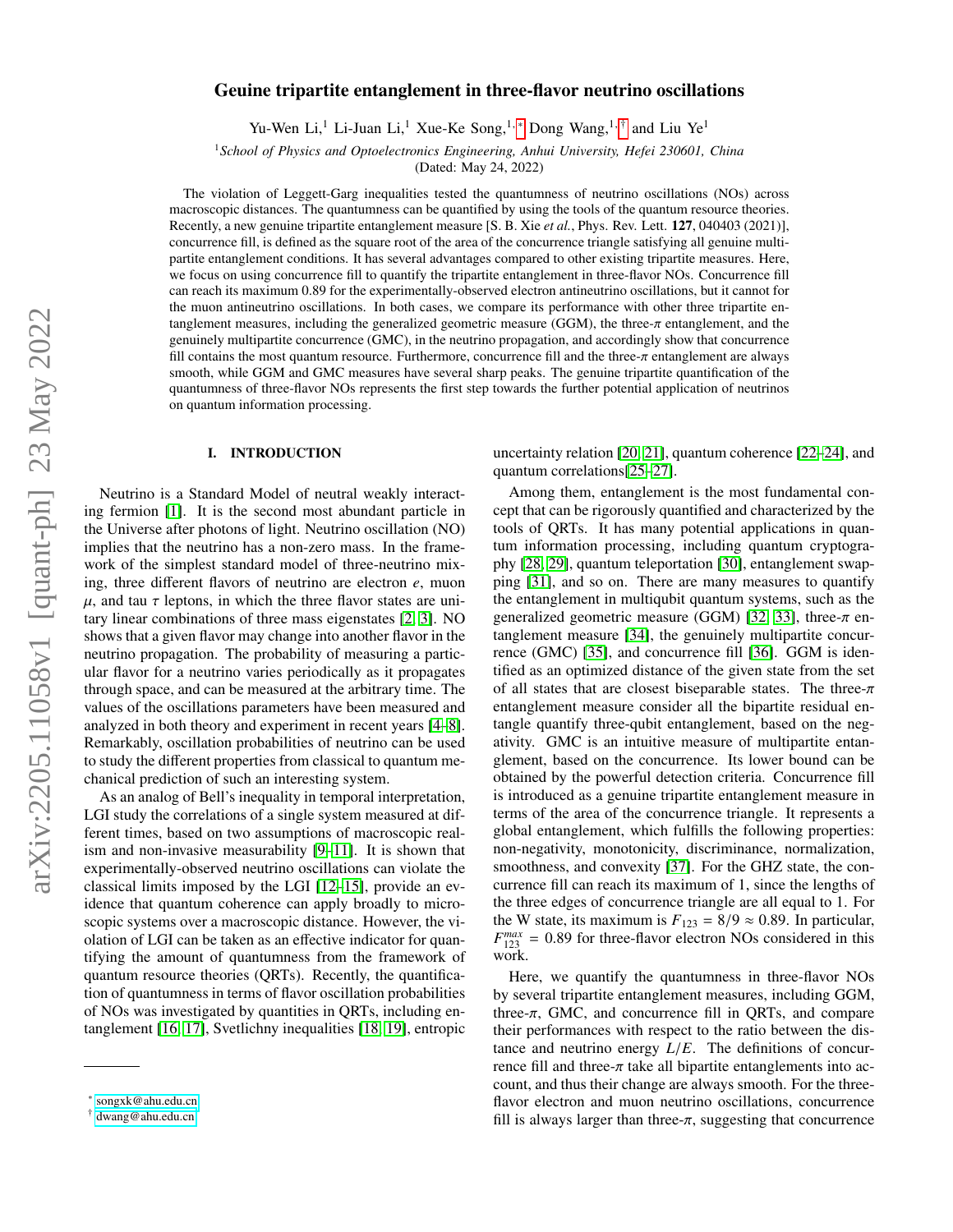fill contains more quantum resource. The definitions of GGM and GMC are given by the minimal entanglement measures of bipartite entanglement, which lead to several nonanalytical sharp peaks. Moreover, we use the concurrence triangles for three-qubit systems to visualize the difference between GMC and concurrence fill. It is shown that concurrence fill is always larger than or equal to the GMC in both sources of NOs. The results show that concurrence fill is a genuine tripartite measure of tripartite entanglement in three-flavor NOs.

The paper is arranged as follows. In Sec. [II,](#page-1-0) we introduce three-flavor neutrino model. In Sec. [III,](#page-1-1) we briefly review several tripartite entanglement measures, including GGM, three- $\pi$ , GMC, and concurrence fill. In Secs. [IV](#page-2-0) and [V,](#page-4-0) we compare the performances of the four tripartite entanglement measures in the three-flavor electron and muon antineutrino oscillations, respectively. Finally, a summary is concluded in Sec. [VI.](#page-5-0)

# <span id="page-1-0"></span>II. THE THREE-FLAVOR NEUTRINO MODEL

In the standard three-flavor neutrino oscillation model, a linear superpositions of the mass eigenstates  $|v_1\rangle$ ,  $|v_2\rangle$ ,  $|v_3\rangle$ , constitutes the three flavor states  $|v_e\rangle$ ,  $|v_\mu\rangle$ , and  $|v_\tau\rangle$ :

$$
|\nu_{\alpha}\rangle = \sum_{k} U_{\alpha k} |\nu_{k}\rangle, \tag{1}
$$

where  $k = 1, 2, 3$  and  $\alpha = e, \mu, \tau$ , which represents the neutrino flavor state. The related  $U_{\alpha k}$  is a 3  $\times$  3 unitary matrix, is called as the Pontecorvo-Maki-Nakagawa-Sakata matrix [\[38\]](#page-6-29). It can be characterized by three mixing angles and a charge coujugation and parity (CP) violating phase,

$$
U = \begin{pmatrix} c_{12}c_{13} & s_{12}c_{13} & s_{13}e^{-i\delta_{CP}} \\ -s_{12}c_{23} - c_{12}s_{13}s_{23}e^{i\delta_{CP}} & c_{12}c_{23} - s_{12}s_{13}s_{23}e^{i\delta_{CP}} & c_{13}s_{23} \\ s_{12}s_{23} - c_{12}s_{13}c_{23}e^{i\delta_{CP}} & -c_{12}s_{23} - s_{12}s_{13}c_{23}e^{i\delta_{CP}} & c_{13}c_{23} \end{pmatrix},
$$
\n
$$
(2)
$$

where  $c_{ij} \equiv \cos \theta_{ij}$  and  $s_{ij} \equiv \sin \theta_{ij}$  (*i*, *j* = 1, 2, 3). The CP violating phase has not yet been observed, so we neglect it for simplicity. The state  $|v_k(t)\rangle$  is the mass eigenstate of the free Dirac Hamiltonian *H* with an positive energy  $E_k$ , and its time evolution of the mass eigenstates  $|v_k\rangle$  is expressed as

$$
|\nu_k(t)\rangle = e^{-iE_k t/\hbar}|\nu_k(0)\rangle.
$$
 (3)

Substituting the Eqs. [\(1\)](#page-1-2) and [\(2\)](#page-1-3) into Eq. [\(3\)](#page-1-4), we can get the time evolution of flavor neutrino states  $|v_\alpha(t)\rangle$  as

$$
|\nu_{\alpha}(t)\rangle = a_{\alpha e}(t)|\nu_{e}\rangle + a_{\alpha \mu}(t)|\nu_{\mu}\rangle + a_{\alpha \tau}(t)|\nu_{\tau}\rangle, \tag{4}
$$

where  $a_{\alpha\beta}(t) = \sum_k U_{\alpha k}e^{-iE_k t/\hbar}U_{\beta k}^*$ . Finally, the transition prob-<br>ability for detecting *B* neutrino in the original  $\alpha$  neutrino state ability for detecting  $\beta$  neutrino in the original  $\alpha$  neutrino state is given by [\[39\]](#page-6-30),

<span id="page-1-5"></span>
$$
P_{\alpha\beta} = \delta_{\alpha\beta} - 4 \sum_{k>l} \text{Re}(U_{\alpha k}^* U_{\beta k} U_{\alpha l} U_{\beta l}^*) \sin^2 \left(\Delta m_{kl}^2 \frac{Lc^3}{4\hbar E}\right)
$$

$$
+ 2 \sum_{k>l} \text{Im}(U_{\alpha k}^* U_{\beta k} U_{\alpha l} U_{\beta l}^*) \sin \left(\Delta m_{kl}^2 \frac{Lc^3}{2\hbar E}\right), \tag{5}
$$

where  $\Delta m_{kl}^2 = m_k^2 - m_l^2$ , *E* is the energy of the neutrino in neutrino experiments, and  $L \approx ct$  (*c* is the speed of light in free space) is the distance between the source and the detector.

For convenience, we can write the oscillatory quantity  $\sin^2\left(\Delta m_{kl}^2 \frac{Lc^3}{4\hbar E}\right)$  that appears in Eq. [\(5\)](#page-1-5) as [\[1\]](#page-6-0),

$$
\sin^2\left(\Delta m_{kl}^2 \frac{Lc^3}{4\hbar E}\right) = \sin^2\left(1.27 \Delta m_{kl}^2 [eV^2] \frac{L[km]}{E[GeV]}\right). \tag{6}
$$

Meantime, the oscillation parameters in normal ordering of the neutrino mass spectrum  $(m_1 < m_2 < m_3)$  are chosen as

$$
\Delta m_{21}^2 = 7.50 \times 10^{-5} eV^2,
$$
  
\n
$$
\Delta m_{31}^2 = 2.457 \times 10^{-3} eV^2,
$$
  
\n
$$
\Delta m_{32}^2 = 2.382 \times 10^{-3} eV^2,
$$
  
\n
$$
\theta_{12} = 33.48^\circ, \theta_{23} = 42.3^\circ, \theta_{13} = 8.50^\circ.
$$
 (7)

The occupation number in the neutrinos used here can be established in the following correspondence [\[16\]](#page-6-9)

$$
|\nu_e\rangle \equiv |1\rangle_e \otimes |0\rangle_\mu \otimes |0\rangle_\tau \equiv |100\rangle , \qquad (8)
$$

$$
|\nu_{\mu}\rangle \equiv |0\rangle_{e} \otimes |1\rangle_{\mu} \otimes |0\rangle_{\tau} \equiv |010\rangle, \tag{9}
$$

$$
|\nu_{\tau}\rangle \equiv |0\rangle_e \otimes |0\rangle_{\mu} \otimes |1\rangle_{\tau} \equiv |001\rangle. \tag{10}
$$

<span id="page-1-2"></span>Thus, the flavor oscillations of neutrino can be seen as the time evolution of a tripartite quantum state. Then, from Eq. [\(4\)](#page-1-6), we have

$$
|\psi_{\alpha}(t)\rangle = a_{\alpha e}(t) |100\rangle + a_{\alpha \mu}(t) |010\rangle + a_{\alpha \tau}(t) |001\rangle. \tag{11}
$$

As a result, we can use the framework of quantum resource theory to study the flavor oscillations of neutrino. In the following, we focus on the performances of the tripartite entanglement measures, including GGM, three- $\pi$ , GMC, and concurrence fill, and give a detailed comparison among them in this three-flavor neutrino systems.

## <span id="page-1-3"></span><span id="page-1-1"></span>III. MEASURE OF TRIPARTITE ENTANGLEMENT

### <span id="page-1-7"></span>A. GGM

<span id="page-1-4"></span>The GGM [\[32,](#page-6-23) [33\]](#page-6-24) of an *N*-partite pure state  $|\psi_N\rangle$ , can measure the entanglement of pure quantum states of an arbitrary number of parties. It is defined as an optimized distance of the given state from the set of all states that are not genuinely, given by

<span id="page-1-8"></span>
$$
\varepsilon(|\psi_N\rangle) = 1 - \Lambda_{max}^2(|\psi_N\rangle),\tag{12}
$$

<span id="page-1-6"></span>where  $\Lambda_{\text{max}}(|\psi_N\rangle) = \max_{\{\chi\}} |\langle \chi | \psi_N \rangle| = \max_{\{\chi\}} F(|\psi_N\rangle, |\chi\rangle)$ . The maximization is performed over all  $|\chi\rangle$  that are not multiparty entangled.  $F(|\psi_N\rangle, |\chi\rangle)$  donates the fidelity between two pure states  $|\psi_N\rangle$  and  $|\chi\rangle$ . Based on the Hilbert-Schmidt distances, we can obtain an equivalent mathematical expression of Eq. [\(12\)](#page-1-7)

$$
G(|\psi_n\rangle) = 1 - \max\{\lambda_{I:L}^2 | I \cup L = \{A_1, ..., A_N\}, I \cap L = \emptyset\},\tag{13}
$$

where  $\lambda_{I:L}$  is the maximal Schmidt coefficient in the bipartite split  $I: L$  of  $|\psi_N\rangle$ .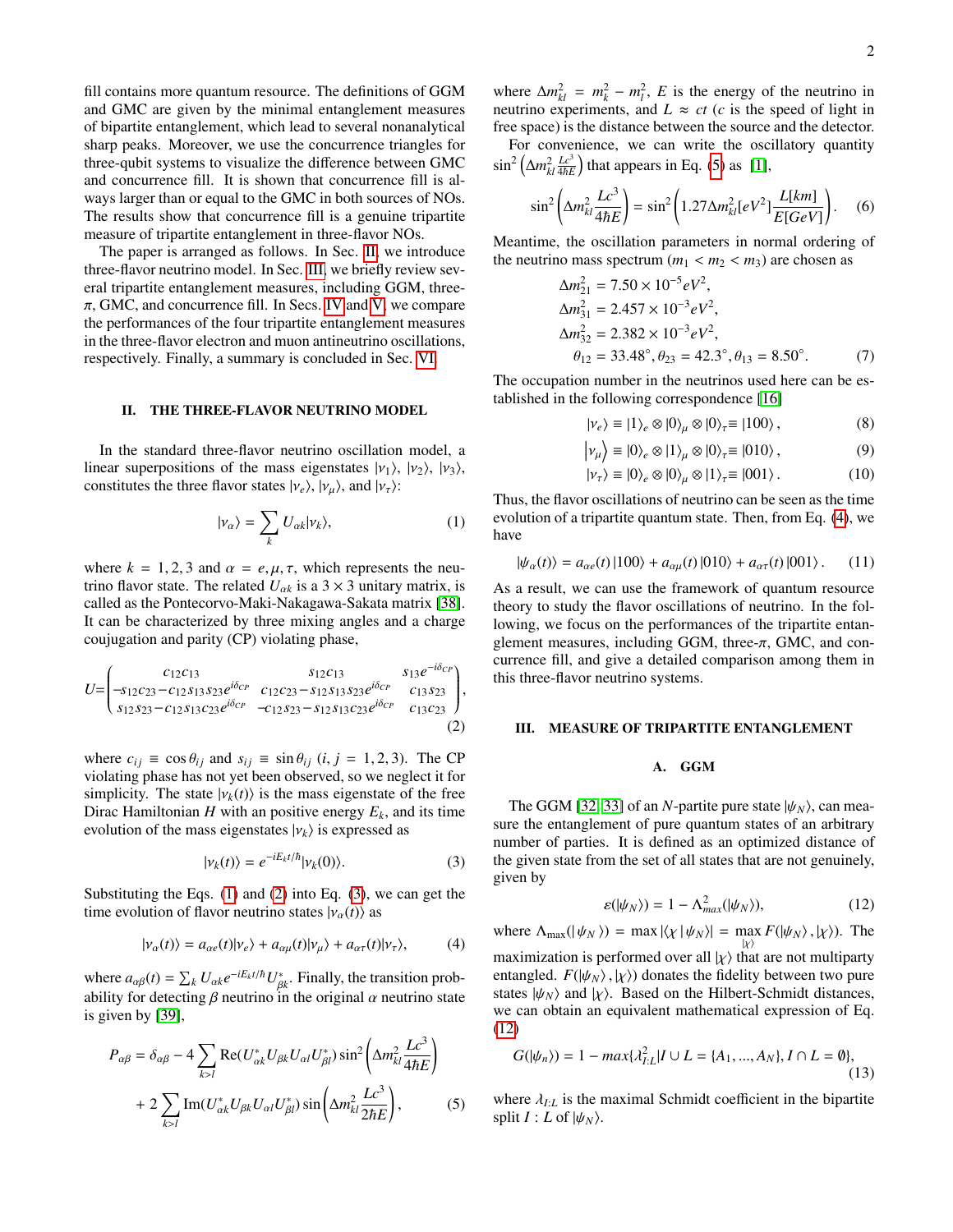### B. The three- $\pi$  entanglement

For a three-partite pure state  $|\psi\rangle_{ABC}$ , the Coffman-Kundu-Wootters-inequality-like [\[40\]](#page-6-31) monogamy inequality by the negativity quantified the entanglement is given by

$$
N_{AB}^2 + N_{AC}^2 \le N_{A(BC)}^2,\tag{14}
$$

where  $N_{AB}$  and  $N_{AC}$  are the sum of the negative eigenvalues of the partial transpose of the states  $\rho_{AB} = \text{Tr}_C(\rho_{ABC})$  and  $\rho_{AC} =$  $Tr_B(\rho_{ABC})$ , respectively. Following the idea of Ref [\[34\]](#page-6-25), we have

$$
N_{A(BC)} = C_{A(BC)} = \sqrt{2[1 - \text{Tr}(\rho_A^2)]},
$$
 (15)

where  $\rho_A = Tr_{BC}(\rho_{ABC})$ . The residual entangle is defined as the difference between the two sides of Eq. [\(14\)](#page-2-1)

$$
\pi_A = N_{A(BC)}^2 - N_{AB}^2 - N_{AC}^2. \tag{16}
$$

Similarly, if one takes the different focus *B* and *C*, the other two residual entangle are created

$$
\pi_B = N_{B(AC)}^2 - N_{BA}^2 - N_{BC}^2,\tag{17}
$$

$$
\pi_C = N_{C(AB)}^2 - N_{CA}^2 - N_{CB}^2,\tag{18}
$$

respectively. Note that the residual entanglement for the different focus changes under transformations of the qubits. Finally, the three- $\pi$  entanglement of the tripartite systems are obtained as the average of  $\pi_A$ ,  $\pi_B$ ,  $\pi_C$ 

$$
\pi_{ABC} = \frac{1}{3}(\pi_A + \pi_B + \pi_C). \tag{19}
$$

# C. GMC

The GMC is a computable measure quantifying the amount of multipartite entanglement based on the well-known concur-rence [\[35\]](#page-6-26). For *n*-partite pure states  $|\Psi\rangle \in H_1 \otimes H_2 \otimes \cdots \otimes H_n$ , where dim( $H_i$ ) =  $d_i$ ,  $i = 1, 2, ..., n$ , the GMC is defined as

$$
C_{GME}(|\Psi\rangle) = \min_{\gamma_i \in \gamma} \sqrt{2[1 - \text{Tr}(\rho_{A_{\gamma_i}}^2)]}
$$
(20)

where  $\gamma = {\gamma_i}$  represents the set of all possible bipartitions  ${A_i | B_i}$  of  ${1, 2, \ldots n}$ . The GMC can also be generalized to the case of mixed states via the convex roof construction case of mixed states via the convex roof construction

$$
C_{GME}(\rho) = \inf_{\{p_i, |\psi_i\rangle\}} \sum_i p_i C_{GME}(|\psi_i\rangle),\tag{21}
$$

where the infimum is taken over all possible decompositions  $\rho = \sum_i |\psi_i\rangle\langle\psi_i|$ . For three-qubit systems, GMC is exactly the source root of the length of the shortest edge of the concursquare root of the length of the shortest edge of the concurrence triangle. Following the idea of Ref. [\[36\]](#page-6-27), hereinafter we also ignore the square root and treat *CGME* as the length of the shortest edge for simplicity.

### D. The concurrence fill

<span id="page-2-1"></span>In 2021, Xie *et al*. introduced the method of concurrence fill to genuinely capture triangle measure of tripartite entanglement, based on Herons formula. Compared to other tripartite entanglement measures, concurrences fill has the two advantages: (i) it contains more information; (ii) it is always smooth, while other measures contain a minimum argument, which will leads to a nonanalytical sharp peaks. In their paper, a concurrence triangle is presented that three squared one-toother concurrences are the lengths of the three edges of a triangle for a three-qubit system. Then concurrence fill is defined as the square root of the area of the concurrence triangle. This gives the following expression of genuine tripartite entanglement measure [\[36\]](#page-6-27)

<span id="page-2-2"></span>
$$
F_{123} \equiv \left[ \frac{16}{3} Q(Q - C_{1(23)}^2)(Q - C_{2(13)}^2)(Q - C_{3(12)}^2) \right]^{1/4}, \quad (22)
$$

<span id="page-2-3"></span>where

<span id="page-2-5"></span>
$$
Q = \frac{1}{2} (C_{1(23)}^2 + C_{2(13)}^2 + C_{3(12)}^2),
$$
 (23)

with  $C_{1(23)}^2$ ,  $C_{2(13)}^2$ , and  $C_{3(12)}^2$  being 2[1–Tr( $\rho_A^2$ )], 2[1–Tr( $\rho_B^2$ )], and  $2[1 - Tr(\rho_C^2)]$ , respectively. *Q* is the half-perimeter, the period of  $\epsilon F_{122} \leq 1$  and prefactor 16/3 ensures the normalization  $0 \leq F_{123} \leq 1$ , and the extra square root beyond Herons formula guarantees local monotonicity under local quantum operations assisted with classical communications.

### <span id="page-2-0"></span>IV. ENTANGLEMENT IN ELECTRON ANTINEUTRINO OSCILLATIONS

When the electron neutrino is generated at initial time  $t = 0$ , the evolutive states for three-flavor NOs is given by

$$
|\psi_e(t)\rangle = a_{ee}(t)|100\rangle + a_{e\mu}(t)|010\rangle + a_{e\tau}(t)|001\rangle. \tag{24}
$$

<span id="page-2-4"></span>To quantify the tripartite entanglement, we shall focus on the the density matrix  $\rho_{ABC}^e(t) = |\psi_e(t)\rangle \langle \psi_e(t)|$ , that is,

$$
\rho_{ABC}^{e}(t) = \begin{pmatrix}\n0 & 0 & 0 & 0 & 0 & 0 & 0 \\
0 & \rho_{22}^{e} & \rho_{23}^{e} & 0 & \rho_{25}^{e} & 0 & 0 & 0 \\
0 & \rho_{32}^{e} & \rho_{33}^{e} & 0 & \rho_{35}^{e} & 0 & 0 & 0 \\
0 & 0 & 0 & 0 & 0 & 0 & 0 & 0 \\
0 & \rho_{52}^{e} & \rho_{53}^{e} & 0 & \rho_{55}^{e} & 0 & 0 & 0 \\
0 & 0 & 0 & 0 & 0 & 0 & 0 & 0 \\
0 & 0 & 0 & 0 & 0 & 0 & 0 & 0 \\
0 & 0 & 0 & 0 & 0 & 0 & 0 & 0\n\end{pmatrix}, \quad (25)
$$

where the matrix elements are written as

 $\rho_{22}^{e} = |a_{e\tau}(t)|^2;$   $\rho_{23}^{e}(t) = a_{e\tau}(t)a_{e\mu}^{*}$ <br>  $\rho_{32}^{e} = a_{e\mu}(t)a_{e\tau}^{*}(t);$   $\rho_{33}^{e}(t) = |a_{e\mu}(t)|^2;$  $e_{22}^e = |a_{e\tau}(t)|^2$  $e_{23}(t) = a_{e\tau}(t)a_{e\mu}^*(t);$   $\rho_{25}^e(t) = a_{e\tau}(t)a_{ee}^*(t);$  $\rho_{32}^e = a_{e\mu}(t)a_{e\tau}^*(t);$   $\rho_{33}^e(t) = |a_{e\mu}(t)|^2;$   $\rho_{e\tau}^e = a_{e\tau}(t)a_{e\tau}^*(t);$   $\rho_{e\tau}^e(t) = a_{e\tau}(t)a_{e\tau}^*(t);$ 2  $e_{35}^e(t) = a_{e\mu}(t)a_{ee}^*(t);$ ρ  $e_{52} = a_{ee}(t)a_{e\tau}^*(t);$   $\rho_{53}^e(t) = a_{ee}(t)a_{e\mu}^*(t);$   $\rho_{55}^e(t) = |a_{ee}(t)|^2$ <br>And the corresponding oscillation probabilities *P* And the corresponding oscillation probabilities,  $P_{ee}(t)$  =

 $|a_{ee}(t)|^2$ ,  $P_{e\mu}(t) = |a_{e\mu}(t)|^2$  and  $P_{e\tau}(t) = |a_{e\tau}(t)|^2$ , in electron<br>NOs as a function of  $I/E$  are plotted in Fig. 1. When the NOs as a function of *<sup>L</sup>*/*<sup>E</sup>* are plotted in Fig. [1.](#page-3-0) When the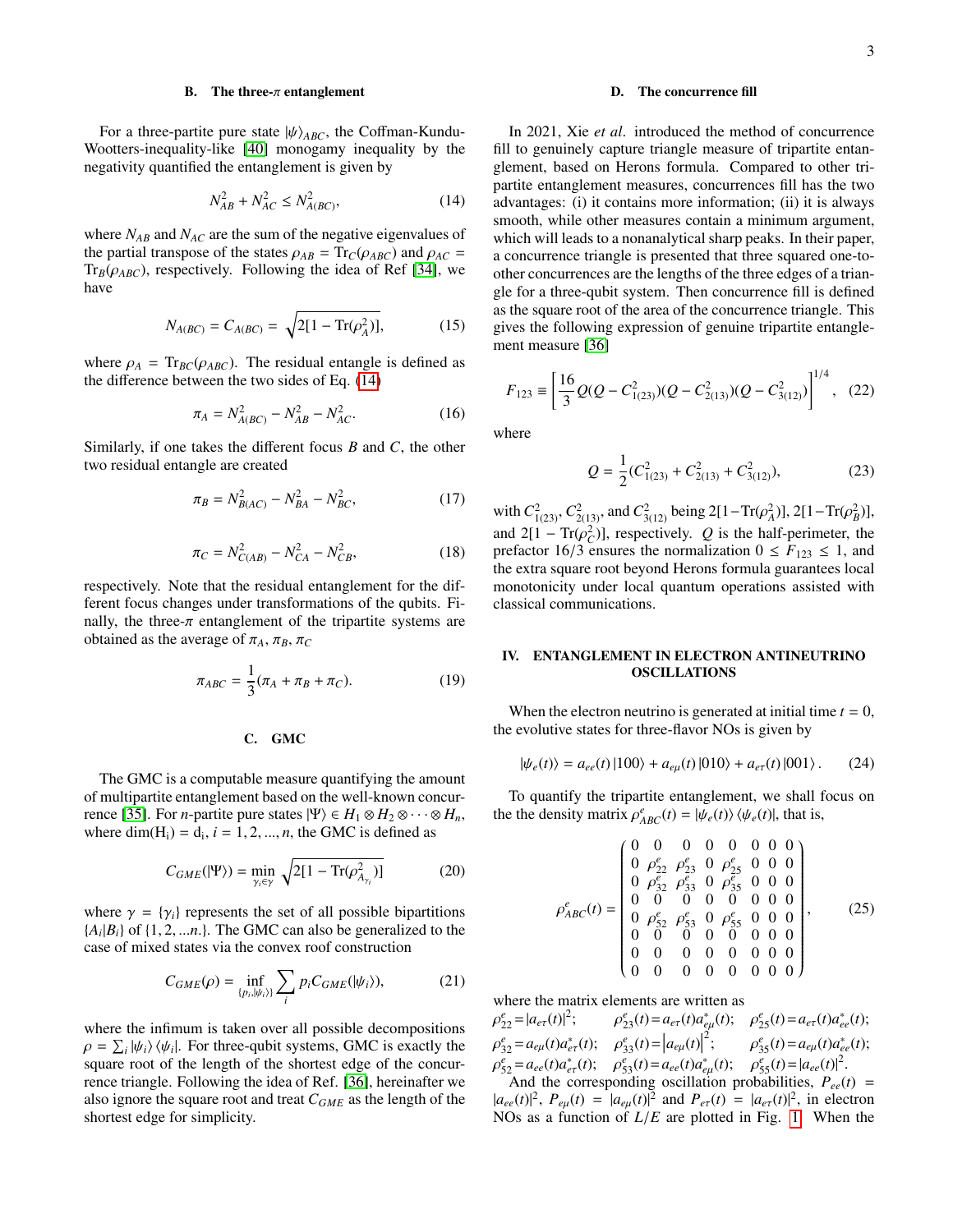

<span id="page-3-0"></span>FIG. 1. Oscillation probabilities as a function of the ratio between the traveled distance *L* and the energy *E*. The figure plots the oscillation probability  $v_e(0) \rightarrow v_e(t)$  (red, solid line),  $v_e(0) \rightarrow v_\mu(t)$  (purple, dashed line),  $v_e(0) \rightarrow v_\tau(t)$  (blue, dashed-dotted line) when the initial neutrino flavor is electron flavor.

initial neutrino is in electron flavor neutrino, the survive probability for maintaining in this flavor is always higher than 0.1, and the other two transition probabilities are smaller than 0.<sup>7</sup> in a range [0, 40] of *<sup>L</sup>*/*<sup>E</sup>* with dimension km/MeV. The differences between survive and transition probabilities are large over a wide range with respect to *<sup>L</sup>*/*E*.

For the three-flavour neutrino state  $|\psi_e(t)\rangle$ , using the Eq. [\(13\)](#page-1-8), the GGM can be calculated as

$$
G(\rho^e) = 1 - \max\{\lambda_A^e, \lambda_B^e, \lambda_C^e\},\tag{26}
$$

where  $\lambda_A^e$ ,  $\lambda_B^e$  and  $\lambda_C^e$  are the largest eigenvalues of the reduced density matrix  $\rho_e^e$   $\rho_e^e$  respectively. It can found that  $\lambda_e^e$  – density matrix  $\rho_A^e, \rho_B^e, \rho_C^e$ , respectively. It can found that  $\lambda_A^e =$ <br>*max*{*P*<sub>→</sub> + *P*<sub>→</sub> *P*<sub>→</sub> *A*<sup>*e*</sup> = *max*{*P*<sub>→</sub> + *P*<sub>→</sub> *D*<sub>→</sub> *A*<sup>*e*</sup> = *max*{*P*<sub>→</sub> +  $\lim_{P \to P} \frac{P_{e\mu}}{P}$ ,  $\lim_{P \to P} \frac{P_{ee}}{P}$ ,  $\lim_{P \to P} \frac{P_{ee}}{P}$ ,  $P_{ee}$ ,  $P_{e\mu}$ ,  $P_{ee}$  +  $P_{e\mu}$ ,  $P_{e\tau}$ }, respectively.

To get the three- $\pi$  entanglement of the three-qubit electron neutrino system, we should firstly trace over the qubit *C* and *B* of  $\rho_{ABC}$  to get the reduced density matrices:  $\rho_{AB}$  and  $\rho_{AC}$ , respectively. The partial transpose  $\rho^T$  and  $\rho^T$  are obtained respectively. The partial transpose  $\rho_{AB}^T$  and  $\rho_{AC}^T$  are obtained<br>by focus on A. By solving the corresponding eigen equation by focus on *A*. By solving the corresponding eigen equation, we can find the negativity of  $N_{AB}$  and  $N_{AC}$  with their negative eigenvalues. Using Eqs.[\(15\)](#page-2-2) and Eqs.[\(16\)](#page-2-3), we obtain the residual entangle  $\pi_A$ . In a similar way, we have  $\pi_B$  and  $\pi_C$ . Finally, the systemic three- $\pi$  entanglement can be calculated as

$$
\pi_{ABC}(\rho^e) = \frac{4}{3} \bigg[ -P_{ee}^2 - P_{e\mu}^2 - P_{e\tau}^2 + P_{ee} \sqrt{P_{ee}^2 + 4P_{e\mu}P_{e\tau}} + P_{e\mu} \sqrt{P_{e\mu}^2 + 4P_{ee}P_{e\tau} + P_{e\tau} \sqrt{P_{e\tau}^2 + 4P_{ee}P_{e\mu}} \bigg].
$$
\n(27)

For GMC in the three-flavour electron neutrino system, from the Eq.  $(20)$ , the GMC is expressed as  $min{2[1 -}$ 



<span id="page-3-1"></span>FIG. 2. The four kinds of multipartite entanglement measure, including GGM (black dotted line), three- $\pi$  (blue, dashed-dotted line), GMC (purple, dashed line), and concurrence fill (red, solid line) for the electron antineutrino oscillation system.

$$
\text{Tr}(\rho_A^2)], 2[1 - \text{Tr}(\rho_B^2)], 2[1 - \text{Tr}(\rho_C^2)]\}. \text{ This gives}
$$
\n
$$
C_{GME}(\rho^e) = \min\{4P_{ee}(P_{e\mu} + P_{e\tau}), 4P_{e\mu}(P_{ee} + P_{e\tau}),
$$
\n
$$
4P_{e\tau}(P_{ee} + P_{e\mu})\}.\tag{28}
$$

Finally, by calculating the area of the concurrence triangle with the Eq. [\(23\)](#page-2-5), we can get concurrence fill

$$
F_{123}(\rho^e) = 8 \bigg\{ \frac{P_{ee}^2 P_{e\mu}^2 P_{e\tau}^2 [P_{e\tau} P_{e\mu} + P_{ee} (P_{e\mu} + P_{e\tau})]}{3} \bigg\}^{1/4}.
$$
 (29)

We can find that the amount of tripartite quantum entanglement depends on the three oscillation probabilities, which are subjected to the normalization constraint:  $\sum_{\alpha} P_{\alpha\beta} = \sum_{\beta} P_{\alpha\beta} =$ <br>1 ( $\alpha, \beta, \gamma, \gamma$ ). The maximal value of four tripartite and 1 ( $\alpha, \beta = e, \mu, \tau$ ). The maximal value of four tripartite entanglement measures: GGM, three-π, GMC, and concurrence fill, in three-flavored electron NOs is  $1/3$ ,  $4(\sqrt{5} - 1)/9$ ,  $8/9$ , and  $8/9$  respectively when all the oscillation probabilities are and 8/9, respectively, when all the oscillation probabilities are equal to 1/3.

In Fig. [2,](#page-3-1) we plot the tripartite entanglement measures for three-flavored electron NOs as a function of ratio *<sup>L</sup>*/*E*, including GGM, three- $\pi$ , GMC, and concurrence fill. At the point  $L/E = 0$ , all the measure of multipartite entanglement are 0. In particular, each edge of the concurrence triangle has a zero length, so the area of the concurrence triangle is also zero. Similarity, the four measures repeat a same change trend in one period of *<sup>L</sup>*/*<sup>E</sup>* that increase firstly and then decrease. However, they take different amount of information in the neutrino propagation. Moreover, the three oscillation probabilities get close to the critical condition that they take the same value, i.e.,  $P_{\alpha\beta} = 1/3$ , at around  $L/E = 10.83$  km/MeV. In this sense, the maximal value of entanglement for these measures are approximatively 0.32, 0.55, 0.88, and 0.89, respectively. One can see that GMC and GGM have nonanalytical sharp peaks due to the nonanalytic minimum argument in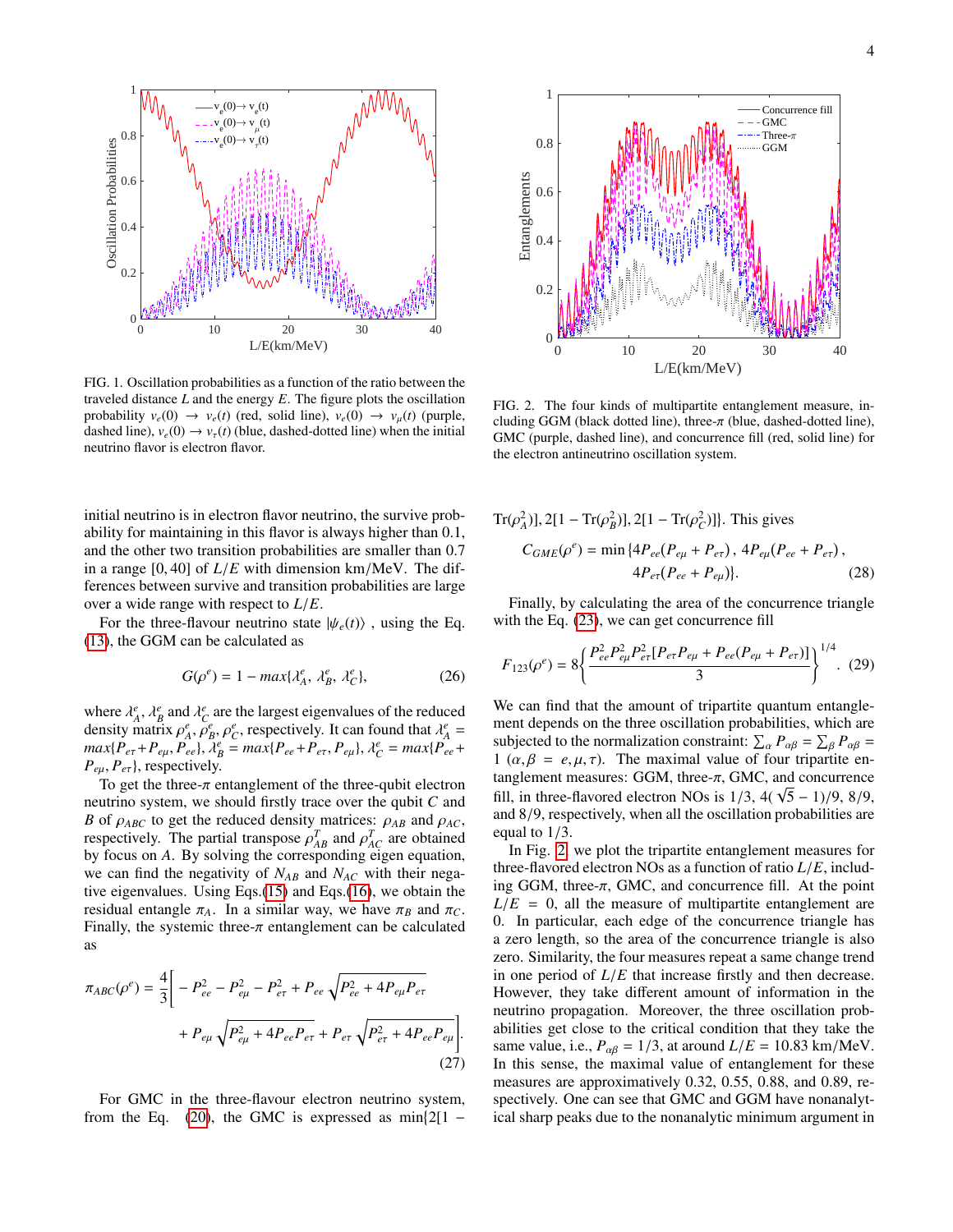

<span id="page-4-1"></span>FIG. 3. The lengths of the edges and the areas for the concurrence triangles with  $L/E = 4.61$  km/MeV,  $L/E = 8.10$  km/MeV, and  $L/E = 10.31$  km/MeV, respectively, are shown in the three-flavored electron NOs.

its expression, concurrence fill is always smooth and contains more information. Although the three- $\pi$  presents a smooth curve, concurrence fill is always larger than it in the whole range of  $L/E$ . These results show that concurrence fill has advantages over other measures in the three-flavored electron NOs.

In addition, to visualize the difference between GMC and concurrence fill for the electron NO systems, we make the use of the concurrence triangles to characterize the amount of information they carried. The concurrence triangles for three cases:  $P_{e\mu} = P_{e\tau} = 0.115$ ,  $P_{ee} = 0.77$  at around  $L/E = 4.61$  km/MeV,  $P_{e\mu} = P_{e\tau} = 0.2$ ,  $P_{ee} = 0.6$  at around  $L/E = 8.10 \text{ km/MeV}$ , and  $P_{ee} = P_{e\mu} = 0.41$ ,  $P_{e\tau} = 0.18$ at around  $L/E = 10.31$  km/MeV, respectively, are plotted in Fig. [3.](#page-4-1) They are all isosceles triangles, in which  $F_{123}$  is the square root of the area of the concurrence triangle, and *CGME* is the corresponding shortest edge. One can see that concurrence fill is always larger than or equal to the GMC, meaning that concurrence fill possesses more information than GMC.

## <span id="page-4-0"></span>V. ENTANGLEMENT IN MUON ANTINEUTRINO OSCILLATIONS

If the muon flavor state is prepared at initial time  $t = 0$ , the evolution of states for three-flavored NOs can be expressed as

$$
\left|\psi_{\mu}(t)\right\rangle = a_{\mu e}(t)\left|100\right\rangle + a_{\mu\mu}(t)\left|010\right\rangle + a_{\mu\tau}(t)\left|001\right\rangle. \tag{30}
$$

To quantify the entanglement measure, we shall focus on the the density matrix  $\rho_{ABC}^{\mu}(t) = |\psi_{\mu}(t)\rangle \langle \psi_{\mu}(t)|$ . This gives

$$
\rho_{ABC}^{\mu}(t) = \begin{pmatrix}\n0 & 0 & 0 & 0 & 0 & 0 & 0 \\
0 & \rho_{22}^{\mu} & \rho_{23}^{\mu} & 0 & \rho_{25}^{\mu} & 0 & 0 & 0 \\
0 & \rho_{32}^{\mu} & \rho_{33}^{\mu} & 0 & \rho_{35}^{\mu} & 0 & 0 & 0 \\
0 & 0 & 0 & 0 & 0 & 0 & 0 & 0 \\
0 & \rho_{52}^{\mu} & \rho_{53}^{\mu} & 0 & \rho_{55}^{\mu} & 0 & 0 & 0 \\
0 & \rho_{52}^{\mu} & \rho_{53}^{\mu} & 0 & \rho_{55}^{\mu} & 0 & 0 & 0 \\
0 & 0 & 0 & 0 & 0 & 0 & 0 & 0 \\
0 & 0 & 0 & 0 & 0 & 0 & 0 & 0 \\
0 & 0 & 0 & 0 & 0 & 0 & 0 & 0\n\end{pmatrix},
$$
\n(31)



<span id="page-4-2"></span>FIG. 4. Oscillation probabilities as a function of the ratio between the traveled distance *L* and the energy *E*. The figure plots the oscillation probability  $v_\mu(0) \to v_\mu(t)$  (red, solid line),  $v_\mu(0) \to v_e(t)$  (purple, dashed line),  $v_u(0) \rightarrow v_\tau(t)$  (blue, dashed-dotted line) when the initial neutrino flavor is muon flavor.

where the matrix elements are given by

$$
\rho_{22}^{\mu} = |a_{\mu\tau}(t)|^2; \qquad \rho_{23}^{\mu}(t) = a_{\mu\tau}(t)a_{\mu\mu}^*(t); \qquad \rho_{25}^{\mu}(t) = a_{\mu\tau}(t)a_{\mu e}^*(t);
$$
\n
$$
\rho_{32}^{\mu} = a_{\mu\mu}(t)a_{\mu\tau}^*(t); \qquad \rho_{33}^{\mu}(t) = |a_{\mu\mu}(t)|^2; \qquad \rho_{35}^{\mu}(t) = a_{\mu\mu}(t)a_{\mu e}^*(t);
$$
\n
$$
\rho_{52}^{\mu} = a_{\mu e}(t)a_{\mu\tau}^*(t); \qquad \rho_{53}^{\mu}(t) = a_{\mu e}(t)a_{\mu\mu}^*(t); \qquad \rho_{55}^{\mu}(t) = |a_{\mu e}(t)|^2.
$$
\nThe probabilities for finding the neutrino in state  $|v_e\rangle$ ,  $|v_{\mu}\rangle$  and  $|v_{\tau}\rangle$  are, respectively,  $P_{\mu e}(t) = |a_{\mu e}(t)|^2$ ,  $P_{\mu\mu}(t) = |a_{\mu\mu}(t)|^2$  and  $P_{\mu\tau}(t) = |a_{\mu\tau}(t)|^2$ , for the initial muon flavor neutrino. In Fig. 4, we show the oscillation probabilities of the muon neutrino oscillation as a function of  $L/E$  with logarithmic scale. While the transition probability of  $P_{\mu\tau}(t)$  shows a relatively large range of variation, the transition probability of  $P_{\mu e}(t)$  takes a trivial value with respect to  $L/E$  with dimension km/GeV.

km/GeV.<br>For the three-flavour state  $|\psi_{\mu}(t)\rangle$ , the GGM is

$$
G(\rho^{\mu}) = 1 - \max\{\lambda_A^{\mu}, \lambda_B^{\mu}, \lambda_C^{\mu}\},\tag{32}
$$

where  $\lambda_A^{\mu}$ ,  $\lambda_B^{\mu}$  and  $\lambda_C^{\mu}$  are the largest eigenvalues of the re-<br>duced density matrix  $\alpha^{\mu}$   $\alpha^{\mu}$  are respectively. By calculaduced density matrix  $\rho_A^{\mu}$ ,  $\rho_B^{\mu}$ ,  $\rho_C^{\mu}$ , respectively. By calcula-<br>tion  $\frac{\partial^{\mu}}{\partial t} = \frac{max\{P_1 + P_2\}}{max\{P_1 + P_2\}}$ tion,  $\lambda^{\mu}_{A} = max\{P_{\mu\tau} + P_{\mu\mu}, P_{\mu e}\}, \lambda^{\mu}_{B} = max\{P_{\mu e} + P_{\mu\tau}, P_{\mu\mu}\},\lambda^{\mu}_{B} = max\{P_{\mu e} + P_{\mu\tau}, P_{\mu\mu}\},\lambda^{\mu}_{B} = max\{P_{\mu e} + P_{\mu\tau}, P_{\mu\mu}\},\lambda^{\mu}_{B} = max\{P_{\mu e} + P_{\mu\tau}, P_{\mu\mu}\},\lambda^{\mu}_{B} = max\{P_{\mu e} + P_{\mu\tau}, P_{\mu\mu}\},\lambda^{\mu}_{B} = max$  $\lambda_C^{\mu} = max\{P_{\mu e} + P_{\mu \mu}, P_{\mu \tau}\}.$ <br>Similar to the case of el

Similar to the case of electron neutrino oscillation system, we can calculate that the corresponding three- $\pi$  entanglement as

$$
\pi_{ABC}(\rho^{\mu}) = \frac{4}{3} \bigg[ -P_{\mu e}^2 - P_{\mu\mu}^2 - P_{\mu\tau}^2 + P_{\mu e} \sqrt{P_{\mu e}^2 + 4P_{\mu\mu}P_{\mu\tau}} + P_{\mu\mu} \sqrt{P_{\mu\mu}^2 + 4P_{\mu e}P_{\mu\tau} + P_{\mu\tau} \sqrt{P_{\mu\tau}^2 + 4P_{\mu e}P_{\mu\mu}}} \bigg]
$$
\n(33)

The GMC, as the smallest of three one-to-other bipartite entanglements of the three-flavour muon neutrino system, is ex-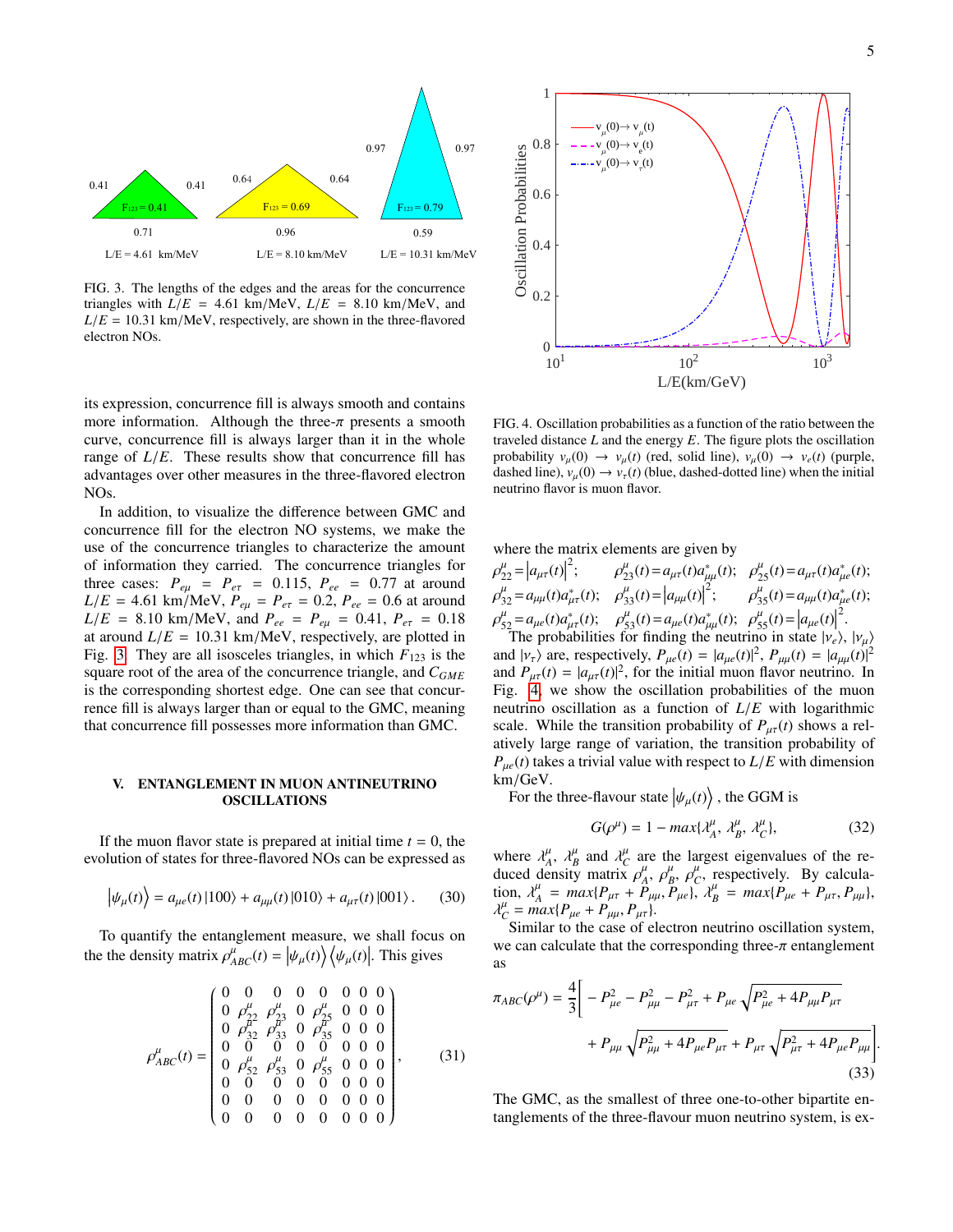

<span id="page-5-1"></span>FIG. 5. In the muon antineutrino oscillation system, the multipartite entanglement measured by GGM (black dotted line), three- $\pi$  (blue, dashed-dotted line), GMC (purple, dashed line), and concurrence fill (red, solid line).

pressed as

$$
C_{GME}(\rho^{\mu}) = \min \{ 4P_{\mu e}(P_{\mu\mu} + P_{\mu\tau}), 4P_{\mu\mu}(P_{\mu e} + P_{\mu\tau}) \newline 4P_{\mu\tau}(P_{\mu e} + P_{\mu\mu}) \}. \tag{34}
$$

Concurrence fill, as a new method of measure the genuine multipartite entanglement, is obtained

$$
F_{123}(\rho^{\mu}) = 8 \left\{ \frac{(P_{\mu e} P_{\mu \mu} P_{\mu \tau})^2 [P_{\mu \tau} P_{\mu \mu} + P_{\mu e} (P_{\mu \mu} + P_{\mu \tau})]}{3} \right\}^{1/4}.
$$
\n(35)

In Fig. [5,](#page-5-1) we plot GGM, three- $\pi$ , GMC, and concurrence fill in three-flavored muon neutrino oscillations as a function of ratio  $L/E$  with dimension km/GeV. The minimum of the first concave interval of four entanglement measures are approximatively given by 0.13, 0.18, 0.51, and 0.63, respectively, when at around  $L/E = 513.4$  km/GeV for threeflavored muon neutrino oscillations. At the point  $L/E = 0$ , only the survive probability is 1, and the other two transition probabilities are 0, and the four measures of multipartite entanglement are 0. While GMC and GGM have six nonanalytical sharp peaks, the change of concurrence fill are smooth in the range of [10, 1600] of *<sup>L</sup>*/*E*. Also, the concurrence fill is always larger than GGM and three- $\pi$  in the whole change range of parameter. Again, we can find that concurrence fill is a more genuine tripartite measure of tripartite entanglement possessing the advantage of smoothing change and more information simultaneously, compared to other three tripartite entanglement measures.

In Fig. [6,](#page-5-2) we plot the concurrence triangles for the threeflavored muon neutrino systems in the case that  $P_{\mu\mu} = P_{\mu\tau} =$ 0.488,  $P_{\mu e}$  = 0.024 at around  $L/E$  = 262.2 km/GeV,



<span id="page-5-2"></span>FIG. 6. The lengths of the edges and the areas for the concurrence triangles with  $L/E = 262.2$  km/GeV,  $L/E = 479.9$  km/GeV, and  $L/E = 1130 \text{ km/GeV}$ , respectively, are shown in the three-flavored muon NOs.

*P*<sub>HH</sub> = 0.022,  $P_{\mu\tau} = 0.937$ ,  $P_{\mu e} = 0.041$  at around  $L/E = 479.9$  km/GeV and  $P_{\mu e} = 0.894$   $P_{\mu e} = 0.087$   $P_{\mu e} = 0.087$  $479.9 \text{ km/GeV}$ , and  $P_{\mu\mu} = 0.894$ ,  $P_{\mu\tau} = 0.087$ ,  $P_{\mu e} = 0.019$  at around  $I/F = 1130$  km/GeV, respectively. The 0.019 at around  $L/E = 1130 \text{ km/GeV}$ , respectively. The *F*<sup>123</sup> and *CGME* are the square root of the area and shortest edge of the concurrence triangle, respectively. For the  $L/E = 262.2$  km/GeV,  $L/E = 479.9$  km/GeV, and  $L/E =$ 1130 km/GeV, the square root of the area of the concurrence triangle are 0.33, 0.09, and 0.13, respectively, and the corresponding shortest edges are 0.09, 0.09, and 0.08. The shortest edges is always not more than the square root of the area, suggesting that concurrence fill contains more information than GMC.

#### <span id="page-5-0"></span>VI. SUMMARY

In summary, we show that concurrence fill is a genuine tripartite measure to quantify the quantumness of three-flavor electron and muon neutrino oscillations. For initial electronneutrino oscillations, concurrence fill can reach the maximum <sup>0</sup>.89, while the maximum of other three tripartite entanglement measures, including GGM, three- $\pi$ , and GMC are 0.32, <sup>0</sup>.55, and 0.88, respectively. It has been proven that concurrence fill is a more natural measure compared to other three measures. The reasons are two-manifold: (i) Concurrence fill shows a smoothing change with respect to  $L/E$ , since it considers all the bipartite entanglement measures. GGM and GMC have nonanalytical sharp peaks due to the nonanalytic minimum argument in its expression, which lose sight of the global distribution of entanglement among the parties. (ii) Concurrence fill contains more quantum resource in the electron and muon neutrino propagation. Concurrence fill is always larger than or equal to the other three entanglement measures. All these features make concurrence fill a genuine information-theoretic quantification of tripartite quantum entanglement of quantum resource theories in three-flavor NOs.